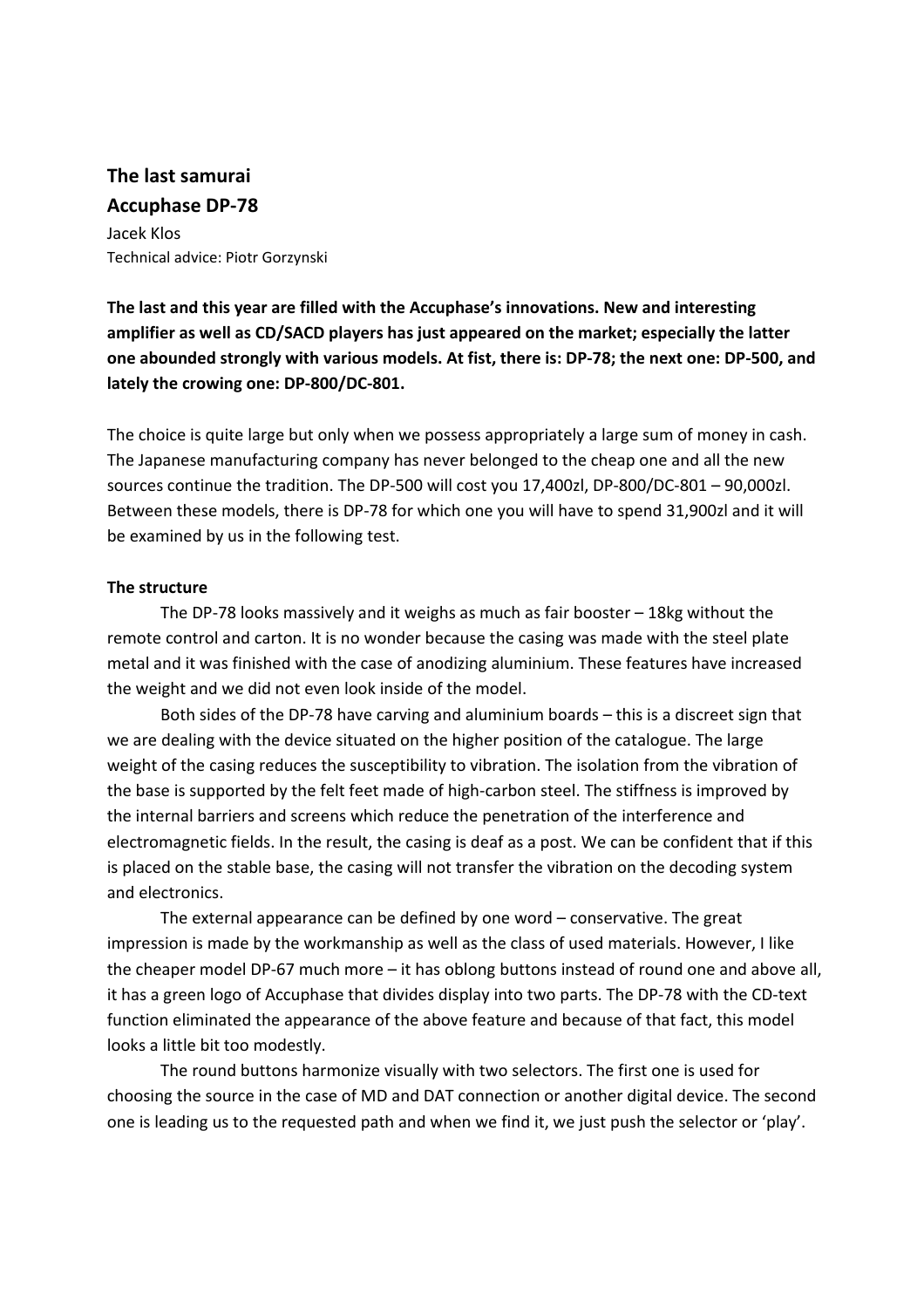The display was made on the point matrix and it is legible even from 3m and it does not dazzle you during the night hearing. If the display disturbs someone, you can either turn it off or go into the menu and choose one of the four levels of brightness.

In the above menu, two functions were taken into consideration (automatic pause and the play function just after the turning on of the amplifier. However, their application seems to be made-up enough that I do not think that someone would like to use it.

On the back wall, we can find analogue outputs: RCA and XLR as well as coaxial RCA inputs/outputs and Toslink. The DP‐78 might be used as a CD drive and converter for the external digital sources. The company cards which are adopted for installations in the blind sockets constitute the optional equipment. Thanks to them, we are able to add some digital inputs/outputs (in popular standards: coaxial/optical as well as ST, AES/EBU) and HS‐Link interface which enables the transmission of SACD signal and the connection to the digital preamplifier, acoustics processor or stub axle.

#### **Inside**

The upper/top cover is secured by eight screws and it is heavy but fill with the substance that muffles the vibration. The steel walls divides the inside into three blocks; the walls functions as screen as well as strengthens the whole construction. In the centre of the model, there is universal CD/SACD drive covered with the thick board of the brushed aluminium.

The mechanism is supplied by Sony. The DP-78 is the last model in which Accuphase uses the transport of this company. This global conglomerate has stopped the production of the high quality readers for the audio application which put the receivers in a difficult situation. They had a choice: either change the supplier or create their own mechanism. Japanese clearly decided to become independent. Although this decision required large financial outlays, they have chosen the second choice. At first, they used the original mechanics in DP‐500 model (the successor of DP‐67) and later in DP‐800 with CD/SACD version. Only DP‐78 works still on the Sony product and we might expect that Accuphase has collected the supplies which will provide the production continuity. As this model is quite new – it is on sale less than a year – it should stay in the catalogue for next few years. Those speculations are confirmed by the Accuphase distributor in Poland who knows nothing about the intention of DP‐78 replacement with another model. It might happen once but so far the company is planning to continue the production.

Actel is the processor that is responsible for the precision of the reading; working at the external quartz oscillator with very high accuracy (5ppm). The same quartz clocks were applied in anti-jitter loop which controls the flow of data to the converter c/a. Probably, the memory of the processor contains the unique algorithms written by the Accuphase's engineers with the idea of interaction with this specific drive. Many specialist companies uses the similar solutions in their own sources. They are original and expensive in the production but their aim is to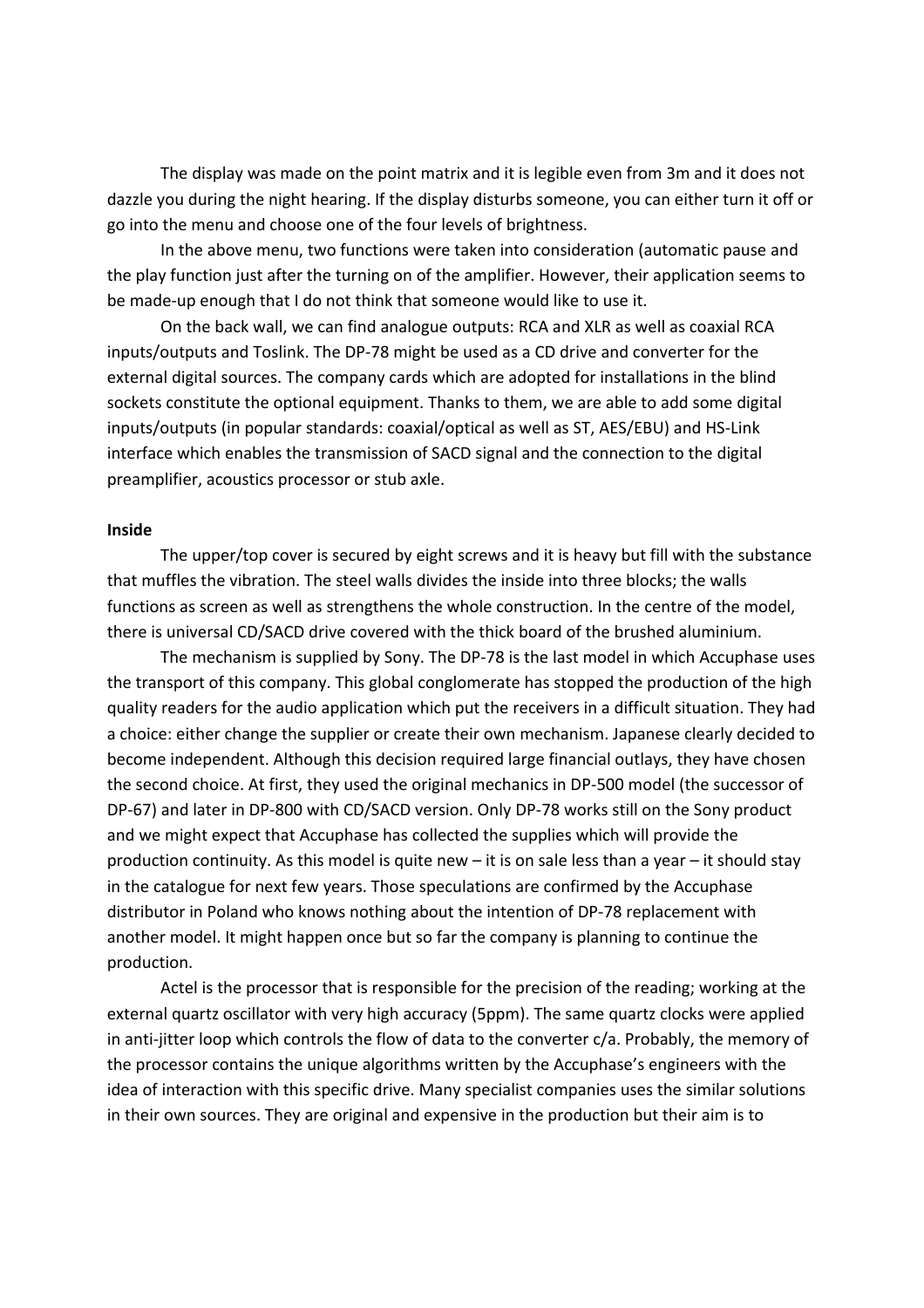increase accuracy of the information reading from the CD and consequently – receiving the optimal tonal results.

The digital to analogue converter works in the brand‐name technique: MDS++. In each canal, there are six 'bones': Analog Devices AD1955 that have a parallel connection with each other. The signal for them is divided by the 74HC14 systems. The solution of many DACs working at the same time reduces the level of interferences and deformations and also increases the accuracy of quiet signals with the improvement of micro-dynamics. Accuphase has remained faithful to this technique for years and it is also using this solution in amplifiers as well in a modified form.

The factory application of Analog Devices for the AD1955 system provides the operating amplifiers in the analogue filter. Producer decided to change this and installed the popular Japanese JRC2114. It is hard to believe that it was possible using just the savings. The reason of these changes was rather for gaining some specific features of the sound or the other effect about which we could just speculate. The safest way will be to accept that Japanese know a lot about the construction of the digital sources and if they decide to depart from the canon, then it is not just accidental action.

The outputs are buffered with the popular operational amplifiers: 5532,of the JRC production (probably the local patriotism) and enclosed with NEC transmitters. Accuphase advises us against connecting the cables: XLR and RCA at the same time because it might cause some sounds and mass loops. The nominal voltage on both outputs is the same and equals 2,5V. The signal from the output of the converter is led symmetrically. It might be obtained asymmetrically but only for the needs of RCA output. It is worth checking if we get the better quality of sound when the XLRs will be connected. It seems to be possible.

The base of the power pack consists two transformer closed in box made of steel. They provide energy individually to the section of drive, control and digital systems and the display as well as the whole analogue channel. A lot of attention was dedicated to the power issue. Seven voltage stabilizers were used only for the converters and operating display. Additionally, there are few groups of electrolytic capacitors of different capacity and also nine, low-sounding, integrated stabilizers NEC screwed to the aluminium radiator. Basically, each circuit of the player is powered individually which should result in the lower level of interference and sough.

The capacitors have different capacity depending on the powered element, such as: 4700, 3300, 2200 and 1000 µF. The low‐impedance capacitors are provided for operating amplifiers and analogue part which should have the positive result on the dynamic of sound. It is hard to talk about the spectacular transformation but the constructor knew what he was doing. Instead of single capacitors with large capacity, he used few of the smaller ones that run parallel to each other. Thanks for that, he lowered the inner resistance of the system and increase the effectiveness of amplifier.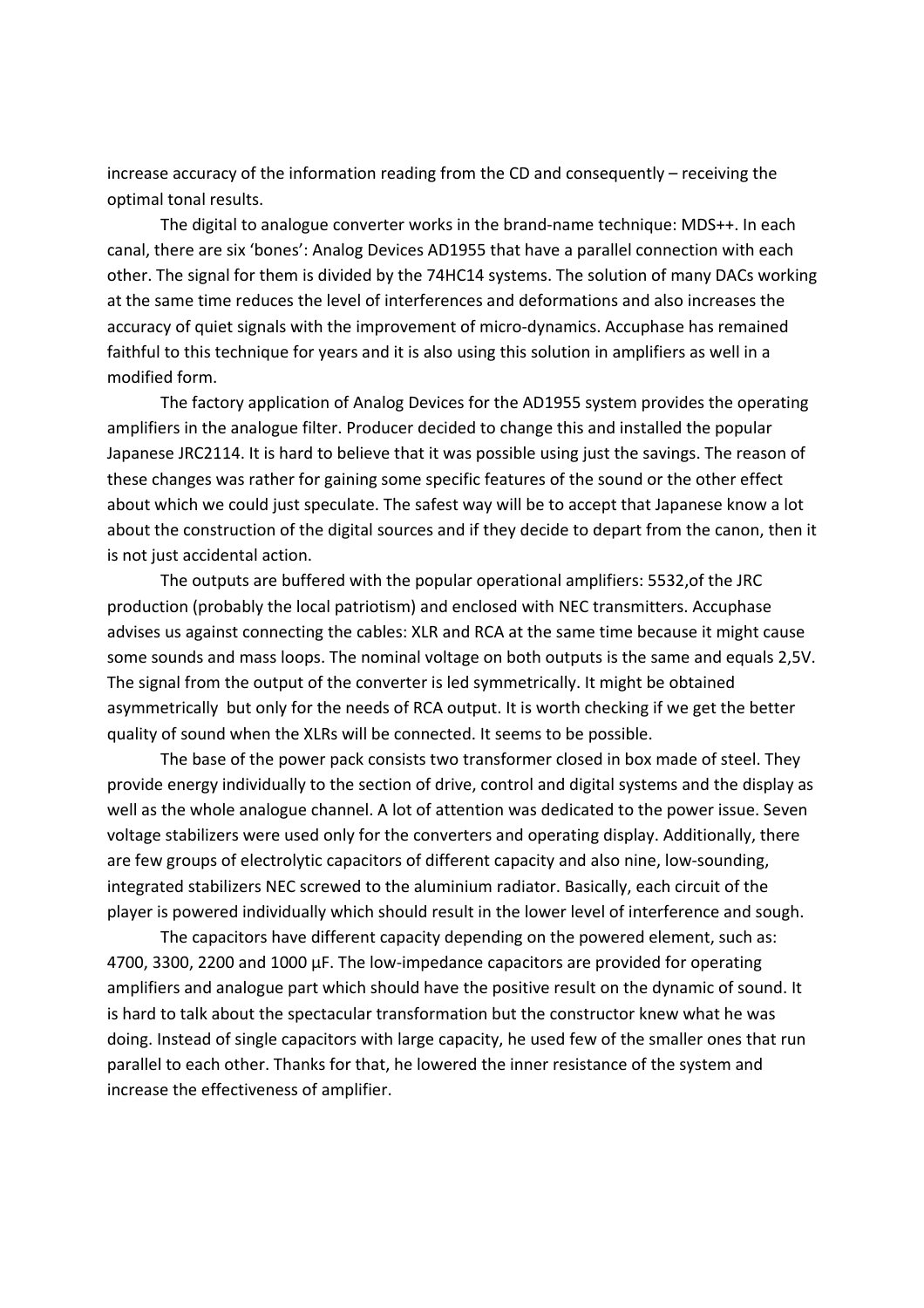The DP-78 was made solidly carrying of the mechanics, the precision of data reading as well as power purity. The original solution, such as DSP program processor and digital to analogue converter in Multi Delta‐Sigma++ topology should find the reflection in the quality of presentation. The class of the subgroups is at least good but we can see that nobody was trying to dazzle the receivers with exotic components. The group of designers presented the approach in which each element is the cog in the machine which as a the integrity should work perfectly offering the quality of sound that is worth high price.

#### **Arrangement**

The price of DP-78 implies that it should work in appropriately expensive systems but this is not the only right one configuration. Like Robert Watts from DPA or Ivor Tiefenbrun from Linn, I share the view with them that it is almost impossible to get too good source: at the most, it can be too expensive. Mostly in the coordinated system, even form the middle shelf, the change of the amplifier to much better one brings improvements. This will not change the fact that the natural environment for DP‐78 is hi‐end configurations. Accuphase might be the most expensive element but it will spread its wings only with the good companion.

There are no technical demands towards the rest of electronics. The output impedance of DP‐78 is low (50Ω), and the voltage is higher than the standard one (2,5V). However, there is no danger of too much control of preamp or the power ending. The better system is, the much more happiness the amplifier will bring to its receivers. The weaker configuration is, the less good points we appreciate. It is nice that DP‐78 does not blind us with the exposition of unit deficiency. It is understanding and only from time to time, it could indicate delicately that if this and that will be improved, the amplifier might accelerate much more. However, this only happens with kid gloves and it is far from ostentation. Accuphase is gentle and understanding and it starts singing just when we placed it in the noble and refined unit.

It is worth adding that although the device is made as tank, it should be placed on a solid shelf or platform. I was using competitive table made by Sroka which helps electronics to gain perfect results. However, there is a possibility to use others producers of tables providing that they will ensure stable support and isolate effectively from the vibration.

#### **Hearing impression**

Accuphase arrived to editorial office in the factory‐made and stamped carton. The warming up took us more than week and it brought favourable effects. Right through the beginning, the amplifier was giving away the class indication but as time went out the sound was filling up. The similar phenomenon happens in the case of many noble wines. Right after opening the bottle, we know that this is not the indirect beverage but the refinement appears when we give it some time to breathe.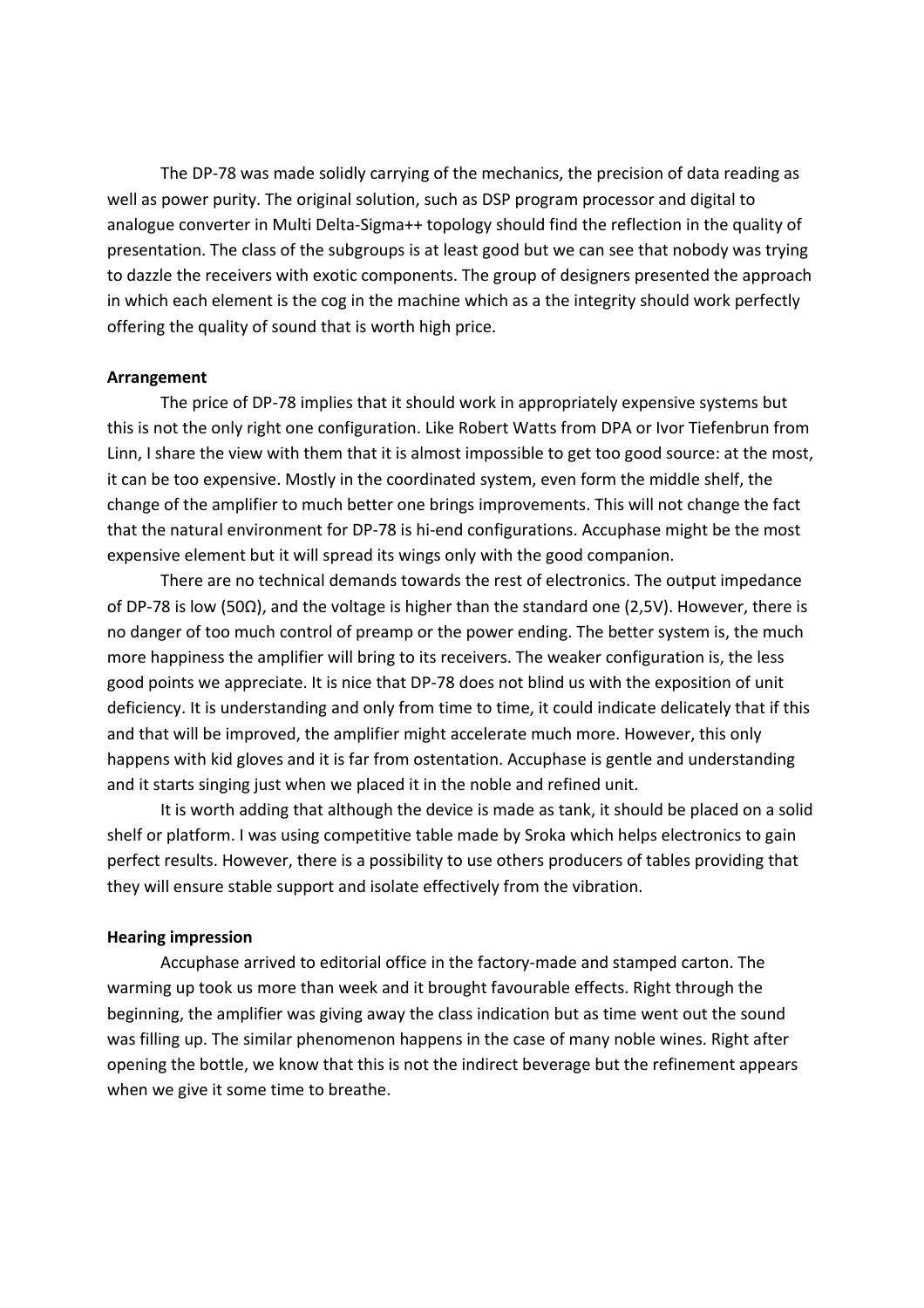After ten days, the changes of the sound in DP-78 became smaller and smaller and it was possible to the hearing. At first, I wanted to acquaint with the general character of device and by the way, check how much the digital regulation of volume is worth.

In other words, is it possible to save money on preamplifier controlling the power ending directly from the Accuphase output.

#### **The first skirmish**

In this test, I surrounded Accuphase model with Martin Logan Sequel II electrostats powered by the power ending of Alchemist APD‐27. There was also valve preamplifier BAT VK‐ 3iX which was ready to start the action at any time. The Logan's products are extremely transparent in the diameter and top band so neither the changes of sound nor dynamic could not escape their attention.

The Alchemist was controlled by the Accuphase without any problems but if we focus on the hearing impression – there was lack of enthusiasm. The Barb Jungr work from the CD class of hybrid album: "Chanson/The Space in Between" revealed roughness of the diameter that was not heard before. The easiest way to truck this down was in vocal but it was also possible to detect it the accordion accompaniment. In the middle of the band, there was silent grinding or maybe sharp 'layer'. I was thinking that the loud speakers bore the blame for that but later tests excluded that speculation.

What is interesting, the 'grinding' disappeared after the transition to SACD layer. The same voice and accordion sounded smoothly and naturally not to mention that they appeared on the larger stage and they were surrounded by much more air.

Connecting the lamp BAT into the path resulted in big change for better. The sound was smoother , fuller and easier in receipt. The precision was the same but the tones were lengthened and the saturation of the elements increased. The voices became thicker, hi‐hat stopped ticking and the piano became solid.

**Golden analogue output: XLR and RCA. Digital outputs and RCA inputs and Toslink. On the left side, there are sockets of the optional Accuphase's cards.** 

No more differences were found in the space which narrowed a little bit whilst the localisation of the instruments improved. This change was delicate so I will refrain from a value judgement. Some of us will enjoy a little bit longer plan and accept minimal compromise in the localisation while other people will appreciate the order on stage. It is essential that in stereophony the difference between the combination with and without the preamp turned out to be size line smaller than in tone. It is also possible that the difference will fade away with the combination of other loud speakers.

It is different with bass. Even with the Logan items which are able to boast about this range, the distinct changes have happened. Paradoxically, deeper and thicker lower registers were presented by BAT. In the system with the ending controlled directly, the frequency band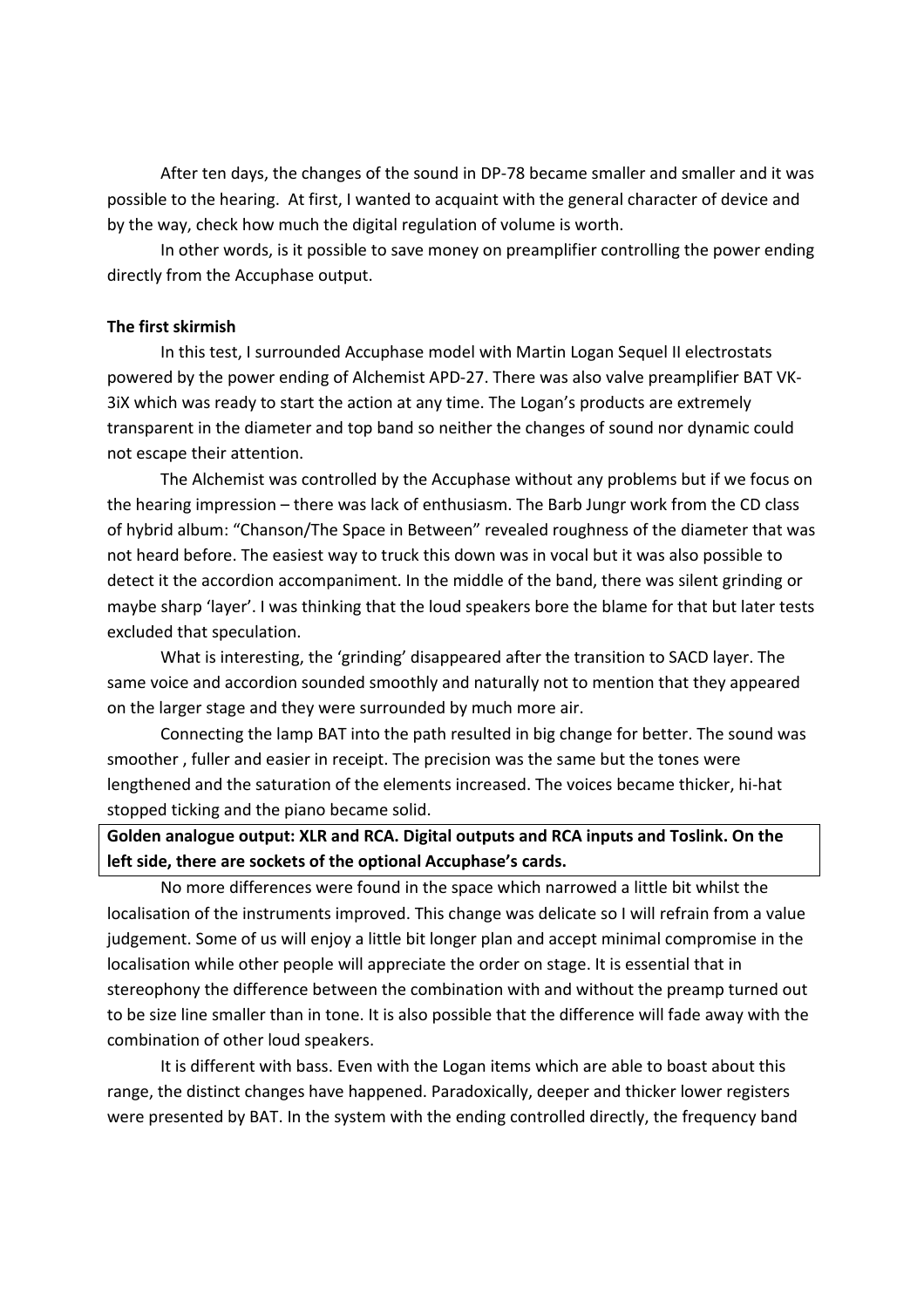stopped at some point. The higher and middle bass were making use of privilege giving the floor to the lower bass occasionally. That is why there was a lack of full impression in the configuration deprived preamplifier. XK‐3iX did not worsen the precision but filled in deficiency of the lowest register.

After turning on the amplifier into the path and resignation from digital regulation of volume, the sound in DP‐78 changed into the better one. Therefore, I would advise to treat the configuration without the preamp just as the no‐favourable result of economic determinants. That is why the argument that the model plays better without the amplifier will not be accepted by me on the ground of the hearing that I carried out in the test.

#### **The second skirmish**

Before the second skirmish, Accuphase entered into an alliance with divided Balanced Audio Technology amplifier, linear VK‐30SE amplifier and the VK‐250SE power ending. The results of this cooperation were presented by Audio Physic Avanti 3. The wiring up was taken from the high shelf of Tary Labs – the signal wiring: 'The One' and loud speaker wiring: 'The Two'. The electric current was delivered by Powerbox v 4.0 together with Fadel Art Coherence and Neel N14E Gold network. In this combination I compared DP‐78 with the cheaper DP‐67 for the first time.

**In the centre, there is CD/SACD drive made by Sony and behind it, there are transformers that power the analogue and digital section individually.** 

At first, we listened the DP‐67. The music was creating as best impression as it could. "Sixty‐seven is great source" – I thought and I get rid of anxiety about the result of duel. "DP‐78 is probably this DP‐67 but with the additional option of reading: SACD. I do not really care about SACD and it will play probably the same on CD." – I speculated in my mind lounging on the sofa.

After some time, we accustomed to the sound and we changed the source. The same CD and the same song. Let's start.

It is more quiet minimally although the instruction shows the same level of output voltage. The change could be regulated but we decided to leave it as it was. Let the 'seventy‐ eight' try.

The first impression is on the limit of suggestion: maybe in the space, there is more depth and echo. Is this enough for us to spend 14 thousand on it – doubtful – DP‐67 plays brighter. Neither better nor worse. Just brighter. DP-78 plays just as a little bit more noble. It is transmitting more elements and saturating the band. However, this might be just a suggestion that caused by the differences in price.

In the song by Patricia Barber "Live: a Fortnight in Paris", the part of double bass was recorded that is moving down till the bottom of stomach as well as the voice, maybe not the largest, but captured to accuracy of aliquot. We listen the DP‐78 and then change the wires. After 20 seconds, I am thinking if it is worth changing them over. DP‐78 sounds better. The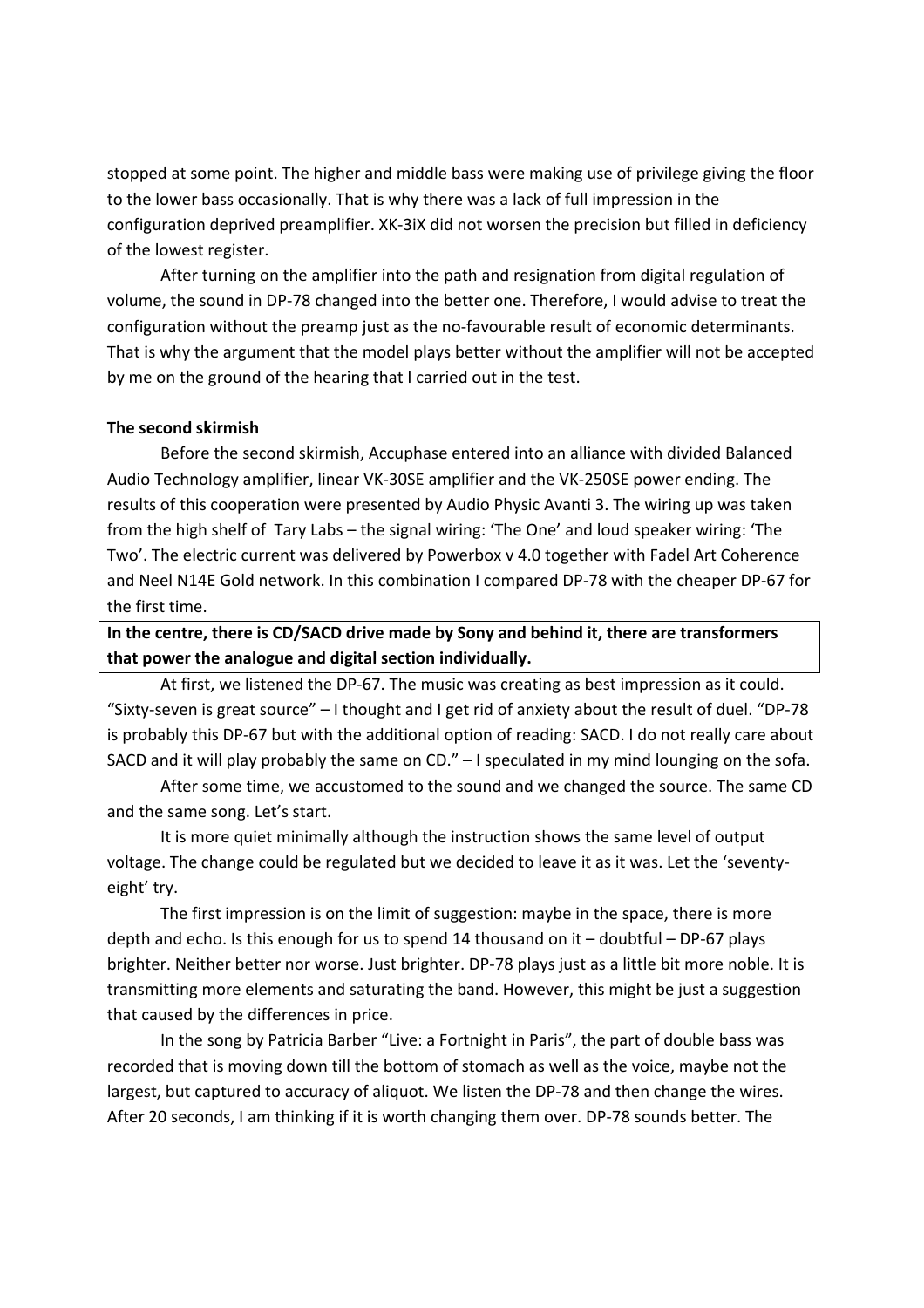double bass is going down and it is more diversified. It stands on the real stage and in the hall with the good acoustics. The vocal is fuller and with better saturation. Bass is extensive although controlled and the top is noble.

Later we are still comparing with Anna Maria Jopek, Cassandra Wilson or Barb Jungr. After that, we try a little bit of electric jazz and at the end we have some piano. From the next hearing, we are gaining better and better picture which surprises us because it demolishes introductory assumptions. DP‐78 is better than its 'older friend' for CD. DP‐67 it a great source, accurate with the perfect drawing of space and bass. However, in the comparison with seventy‐ eight, it does not posses the plenitude of power and ease. DP‐78 plays freely and at the same time it is sure of its opinions that this certainty infects the listeners. Difficult passages are not complicated any more, the mass seems to be just a little higher levels of volume in which more than two instruments are playing. The music floats with its own rhythm – not the one of the source but its own rhythm that is unreserved and not loaded with the existence of electronic medium.

We do not feel the source effort and we are not under the impression that the model plays at its peak of abilities. Owing to that, we feel relaxed. Accuphase sets the listeners free from stress and at the same time it is confirmed in its believes that there is nothing special in what it does. If you believe in this – you fall into a trap. The similar behaviour is presented by Linn Sondek CD12 or good record player. Everything seems to be obvious till the moment whe we come back to the previous system. Coming back is the lesser of two evils –after the hearing of Krell, even if this would be KPS‐20 – absolutely great CD amplifier with the worse section of preamplifier – or Mark Levinson. With those two, everything is clear from the beginning – they throw the listeners against the wall and later ask if they like it . DP‐78 is much more perverse because it gives us hope. We are borrowing it for the hearing and it seems like nothing special is going on. After that we send it to the shop and connect the old player and… . We know that we will pay again for the currier.

#### **The third and the last skirmish**

The third team is the one we know the best. Admittedly, the McIntosh's integra MA6900 was recently replaced by Accuphase E‐550 but it is still faithful to Harbeth Suer HL5 monitors. Supported by the StandArt stands and amplifier that works in the clear A class, the models play like a dream achieving the tops of musicality.

Accuphase settled in very quickly in the system and it was playing the music with charm and without effort. However, nothing special happened. Not only was the sound suitable but also spectacular. Bass was not overwhelming, the dynamic did not break the board from the floor; basically, the play was good but I became accustomed to that. I started thinking if I did not exaggerate with the enthusiasm in the description of the second system. The sound was definitely good, but maybe not special. I was not sure.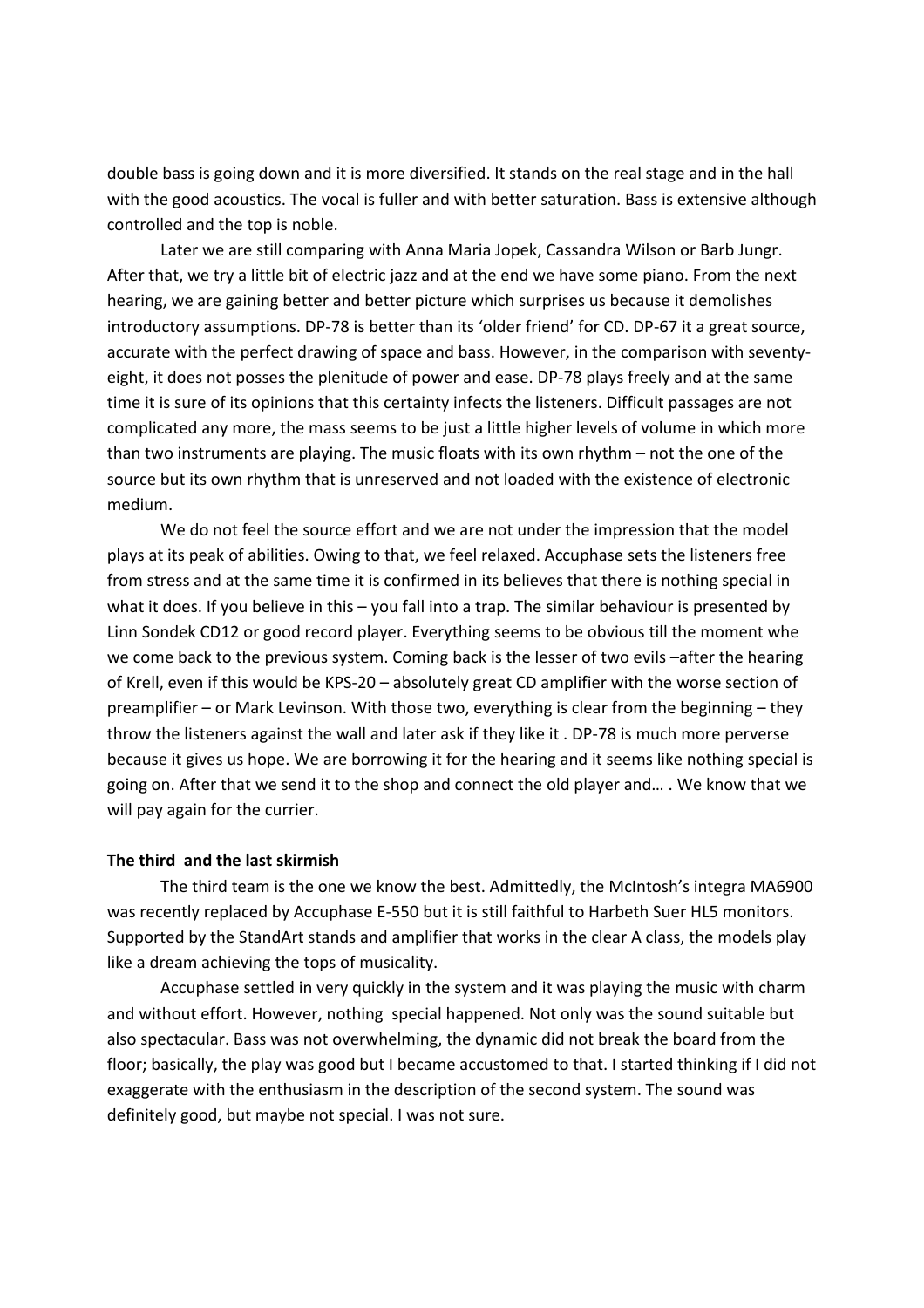Listening the music I confirmed by belief that the sound that is coming to me is as obvious as warm June in Greece. As a matter of form, I was facing the comparison with DP‐67 but I did not believe that something surprising will appear from this. The seventy-eight was playing in the full, natural way with wide and good drawing space, however, this is not a reason for giving it a good write‐up. DP‐67 is much cheaper and probably it is not worse than the previous one.

Nothing of the kind. The comparisons show again the dominance of the more expensive model. DP‐78 is not DP‐67 with added option of SACD reading. This is competent source which acquit itself well also on the CD layer.

The obviousness of DP‐78 again occurred treacherous. The features that were taken as natural came out weaker with DP‐67. I still believe that with this price the amplifier is a real offer but when we judge in ruthless categories, DP‐78 come out better.

Through one day or two, we are getting used to it and later when we want to turn it off and come back to the old configuration, we start spotting the errors. Bass is not moving down enough, and the high notes does not sound brassy any more. The diameter seems to be flat as barrack joke. Only the spectacular sources save us because they start to point out the defects of the current configuration. Accuphase provides many data and leaves us alone to draw a conclusion. Horror!

The Winston's piano from "Summer" album sounds airily and also brightly and realistically. It is possible to hear the higher massiveness of the sound, more case not only strings. Vocals are saturated and plastic with peace and nobleness. Strings are not piping even on the upper registers and the brass is cooper‐gold. Bass seems to be ample but it does not lose control. It sets the record deeply and do not let for uncontrolled lightning. We can hear many elements and all happen under full control, except that we do not hear this control any more. The sound is just flowing towards us.

The Accuphase stacking hi‐fi (DP‐78/E550) with the Herbeth's loud speakers is one of the most musical systems that I have ever encountered. Unforced and unpretentious sound has made perfect impression on me. Tremendous bass but kept on its toes together with resonant and long sounding high tones plus natural diameter placed DP-78 in hi-end with the same ease as luxury and acceleration of Bentley Continental GT in super-cars group. Conservative appearance yet achieves almost the race acceleration.

### **The remote control could do with the button for opening drawer.**

 On SACD the word 'almost' disappears. While listening to Destiny's Child from the single‐ layer disc, I had a feeling that I was sitting in studio and recording this performance. As far as its uniqueness is concerned, the dynamic and energy together with literality of sound did not leave a shadow of a doubt adding the natural presence of vocals, strong synthetic bass and stage from wall to wall going out easily through the loud speakers; the sound that fills the whole room in, speed and plasticity. In this test, the animal turned out of Accuphase.